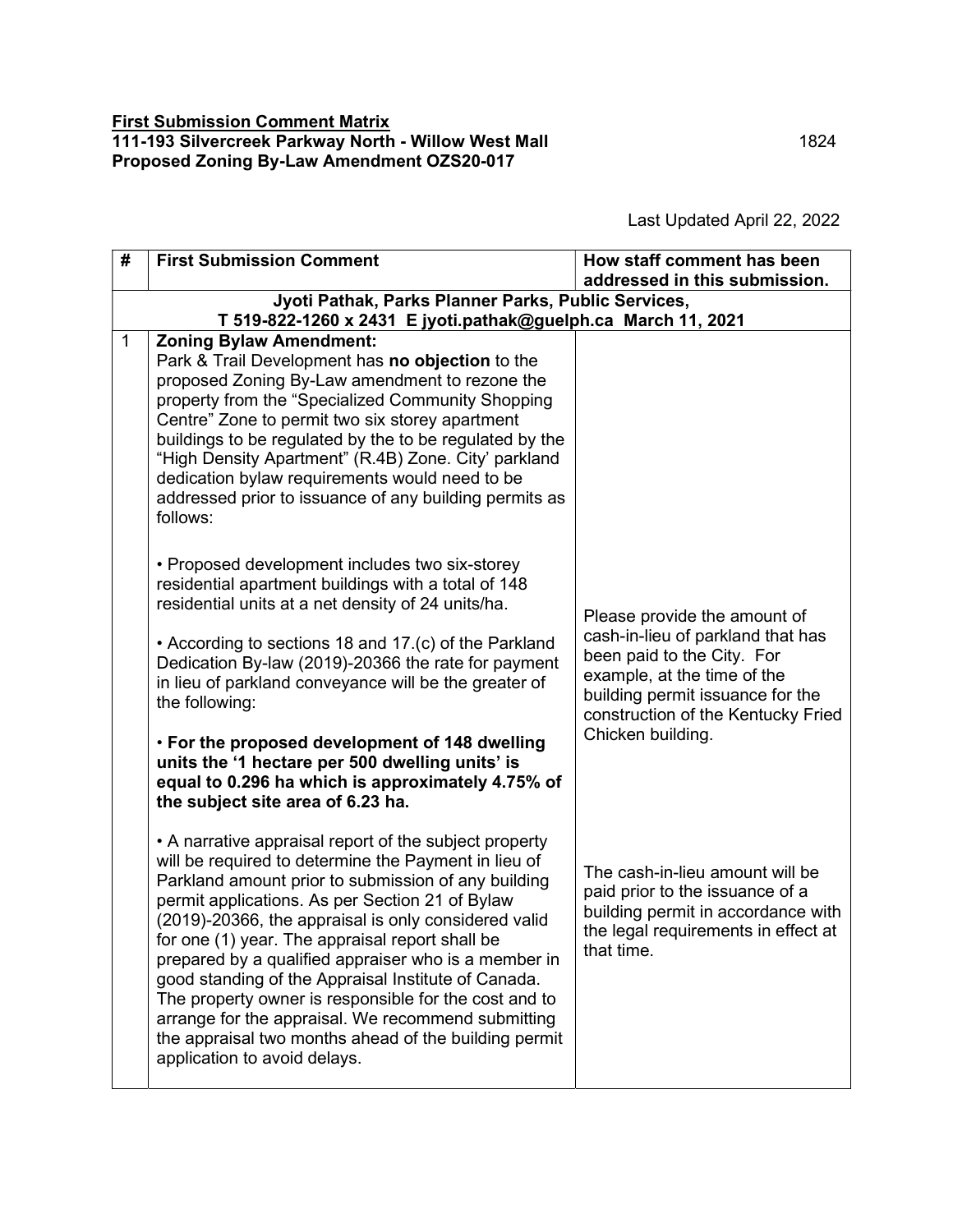|                | • The payment in lieu of parkland for the current<br>proposal has been determined to be 5% of the market<br>value of the subject property of 6.23 ha, however the<br>final cash in lieu of parkland amount will depend on<br>the details of the approved development, the parkland<br>dedication rate in effect at the time of the issuance of<br>the first building permit and the estimated market<br>value of the land a day before issuance of the first<br>building permit.                                                                                                                                                                                                                                                                                                |                                                                                                                                                               |
|----------------|---------------------------------------------------------------------------------------------------------------------------------------------------------------------------------------------------------------------------------------------------------------------------------------------------------------------------------------------------------------------------------------------------------------------------------------------------------------------------------------------------------------------------------------------------------------------------------------------------------------------------------------------------------------------------------------------------------------------------------------------------------------------------------|---------------------------------------------------------------------------------------------------------------------------------------------------------------|
|                | <b>Parkland Dedication:</b><br>Parkland dedication is required for the proposed<br>development in accordance with the City of Guelph<br>Parkland Dedication By-law (2019)-20366, as<br>amended, or any successor thereof. Park and Trail<br>Development recommends Payment in lieu of<br>Conveyance of Parkland prior to issuance of any<br>building permits.<br>The equivalent of Market Value of 1 hectare<br>per 500 dwelling units; or<br>5% of the total Market Value of the Land.<br>ii.                                                                                                                                                                                                                                                                                  |                                                                                                                                                               |
| $\overline{2}$ | <b>Conditions of Development:</b><br>Park & Trail Development recommends the following<br>conditions for the development approval:<br>1. The Owner shall be responsible for payment in<br>lieu of conveyance of parkland to the City to the<br>satisfaction of the Deputy CAO of Public Services or<br>their designate, pursuant to s. 42 of the Planning Act<br>and in accordance with the City's Parkland dedication<br>By-law (2019)-20366 as amended or any successor<br>thereof, prior to issuance of any building permits.                                                                                                                                                                                                                                                | The cash-in-lieu amount will be<br>paid prior to the issuance of a<br>building permit in accordance with<br>the legal requirements in effect at<br>that time. |
|                | 2. Prior to the issuance of the first building permit, the<br>Owner shall provide to the Deputy CAO of Public<br>Services or their designate, a satisfactory narrative<br>appraisal report prepared for The Corporation of the<br>City of Guelph for the purposes of calculating the<br>amount for payment in lieu of conveyance of parkland<br>pursuant to s.42 of the Planning Act. The value of the<br>land shall be determined as of the day before the day<br>the first building permit is issued. The narrative<br>appraisal report shall be prepared by a qualified<br>appraiser who is a member in good standing of the<br>Appraisal Institute of Canada and shall be subject to<br>the review and approval of the Deputy CAO of Public<br>Services or their designate. |                                                                                                                                                               |
|                | 3. Notwithstanding the foregoing, if the narrative<br>appraisal provided by the applicant is not satisfactory<br>to the Deputy CAO of Public Services or their                                                                                                                                                                                                                                                                                                                                                                                                                                                                                                                                                                                                                  |                                                                                                                                                               |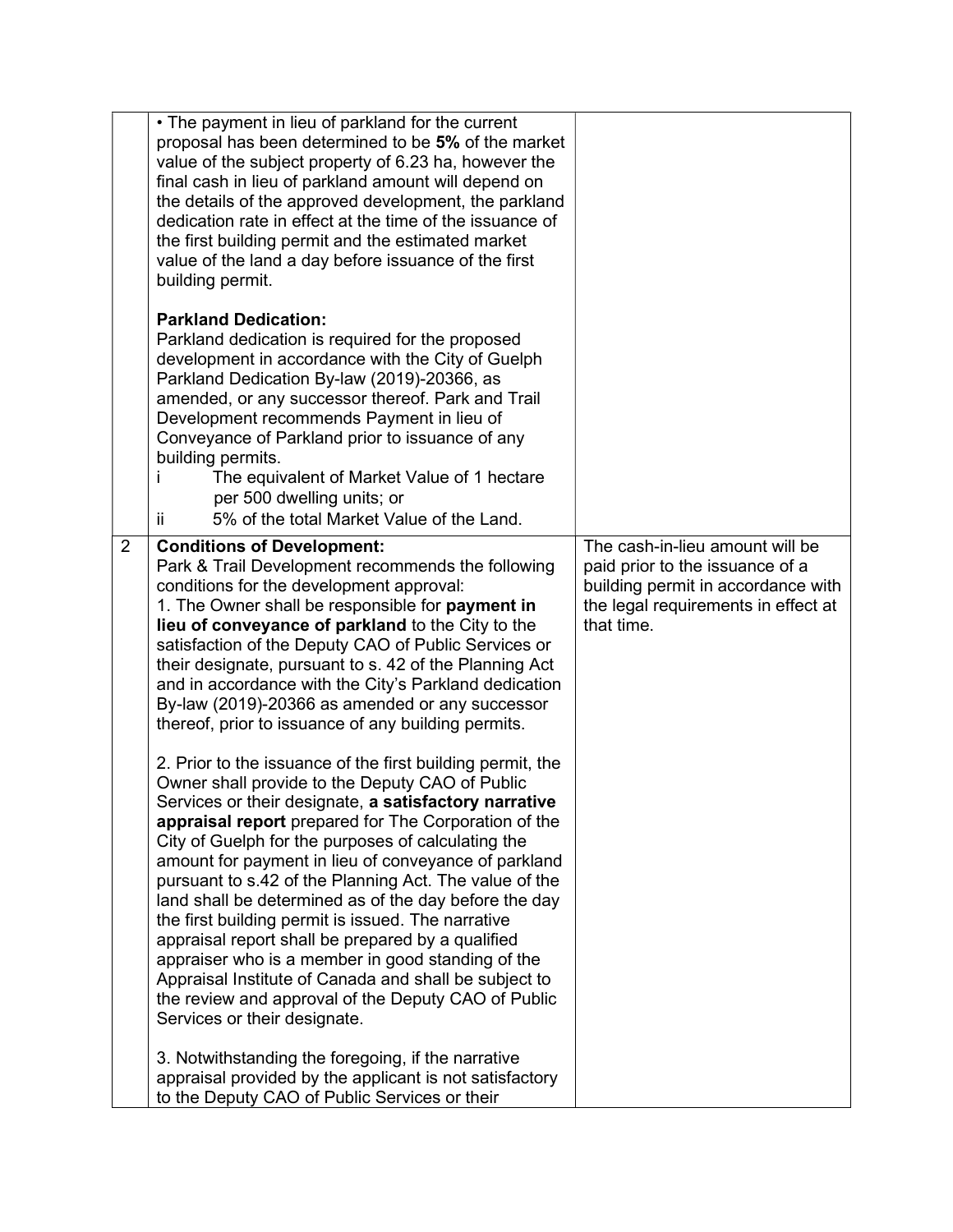|                | designate, the City, acting reasonably, reserves the<br>right to obtain an independent narrative appraisal for<br>the purposes of calculating the amount for payment in<br>lieu of conveyance of parkland.                                                                                                                |                                  |
|----------------|---------------------------------------------------------------------------------------------------------------------------------------------------------------------------------------------------------------------------------------------------------------------------------------------------------------------------|----------------------------------|
| 3              | Summary:<br>The above comments represent Parks Planning, Park<br>& Trail Development's review of the proposed<br>development. Based on the current information<br>provided, we would support the proposed<br>development subject to the conditions outlined above.                                                        | Noted.                           |
|                | Adam Laranjeiro, Planning Technician, Upper Grand District School Board<br>adam.laranjeiro@ugdsb.on.ca March 1, 2021                                                                                                                                                                                                      |                                  |
| 4              | Please be advised that the Planning Department<br>does not object to the proposed application, subject<br>to the following conditions:                                                                                                                                                                                    | Noted.                           |
|                | • That Education Development Charges shall be<br>collected prior to the issuance of a building permit(s).                                                                                                                                                                                                                 |                                  |
|                | • That the developer and the Upper Grand District<br>School Board reach an agreement regarding the<br>supply and erection of a sign (at the developer's<br>expense and according to the Board's specifications)<br>affixed to the permanent development sign advising<br>prospective residents about schools in the area. |                                  |
| 5              | Furthermore, we support the proposed internal<br>sidewalk connections as noted on Astrid J. Clos                                                                                                                                                                                                                          | Noted.                           |
|                | Planning Consultants' Concept Plan dated December<br>2, 2020. This would provide a direct connection to the                                                                                                                                                                                                               |                                  |
|                | new development through the Willow West Mall and                                                                                                                                                                                                                                                                          |                                  |
|                | promote active transportation by allowing students to<br>safely walk to and from school.                                                                                                                                                                                                                                  |                                  |
|                | Jim Hall, Noise Engineering Comments (mark-up of Noise Study)                                                                                                                                                                                                                                                             |                                  |
| 6              | Jim.Hall@guelph.ca August 18, 2021<br>Mark-ups of the Valcoustics report provided.                                                                                                                                                                                                                                        | Noted.                           |
|                | No changes or additional information requested.                                                                                                                                                                                                                                                                           |                                  |
|                | <b>Michelle Thalen, Engineering Comments</b>                                                                                                                                                                                                                                                                              |                                  |
|                | Michelle.Thalen@guelph.ca                                                                                                                                                                                                                                                                                                 | <b>June 2, 2021</b>              |
| $\overline{7}$ | <b>Traffic Services: Transportation Services staff</b><br>have reviewed the submission of "111-193                                                                                                                                                                                                                        |                                  |
|                | Silvercreek Parkway North Transportation Impact                                                                                                                                                                                                                                                                           |                                  |
|                | Assessment" prepared by Paradigm                                                                                                                                                                                                                                                                                          |                                  |
|                | Transportation Solutions Limited and offer the<br>following comments.                                                                                                                                                                                                                                                     |                                  |
|                | 1. Staff are generally in support of this Zoning By-                                                                                                                                                                                                                                                                      |                                  |
|                | law Amendment application however the                                                                                                                                                                                                                                                                                     | The proposed plan has been       |
|                | proponent should modify the existing right-                                                                                                                                                                                                                                                                               | revised to address this comment. |
|                | in/right-out/left-in driveway on Willow Road,                                                                                                                                                                                                                                                                             |                                  |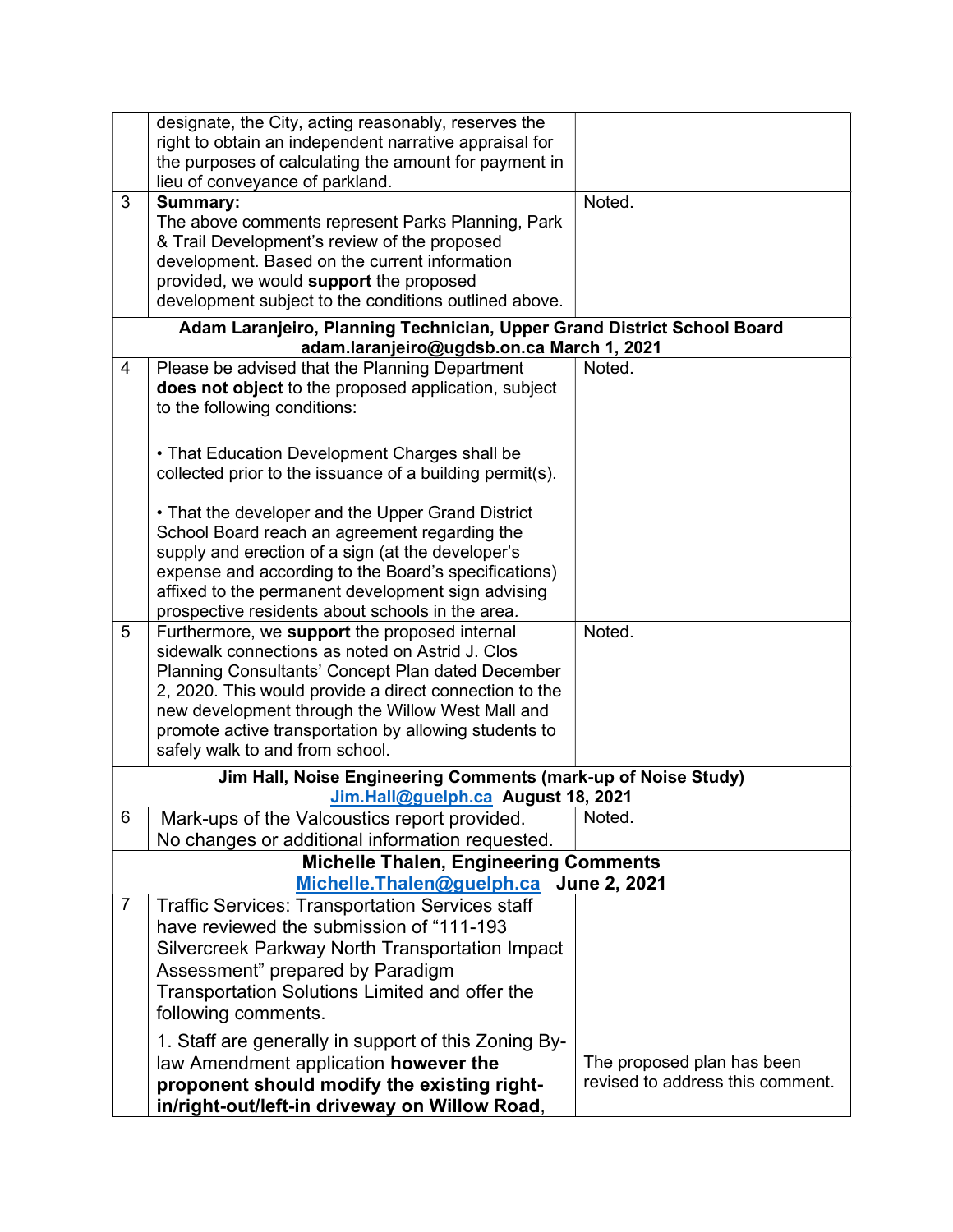|    | with an appropriate angle and narrow driveway<br>lanes. The current configuration is not considered<br>effective in discouraging the left-out traffic. This is<br>evident from the field observations and traffic<br>data collected by the consultant.                                                                                                                                                                                                                                                                                                                                                                                                                                                                                                                                                                                                                            |                                                                               |
|----|-----------------------------------------------------------------------------------------------------------------------------------------------------------------------------------------------------------------------------------------------------------------------------------------------------------------------------------------------------------------------------------------------------------------------------------------------------------------------------------------------------------------------------------------------------------------------------------------------------------------------------------------------------------------------------------------------------------------------------------------------------------------------------------------------------------------------------------------------------------------------------------|-------------------------------------------------------------------------------|
| 8  | Sustainable Transportation: 2. Staff are generally<br>supportive of the sustainable transportation<br>recommendations outlined in the TIA. During<br>detailed site design please refer to the Site Plan<br>Procedures and Guidelines document for bike<br>parking ratios.                                                                                                                                                                                                                                                                                                                                                                                                                                                                                                                                                                                                         | Noted. This information will be<br>provided through the Site Plan<br>process. |
| 9  | 3. Future in-boulevard cycling facilities are<br>planned along Willow Road and Silvercreek<br>Parkway, approximately 105 m and 30 m<br>respectively measured from the curb returns at<br>the intersection of Willow Road and Silvercreek<br>Parkway (see attached diagram). The cycling<br>facilities will tie into the existing bike lanes on<br>both roadways. As such, improvements to this<br>intersection are identified in Guelph's Official<br>Plan and will require a road widening as<br>illustrated in the attached diagram, to be<br>dedicated prior to the approval of this<br>development application;<br>Diagram provided by Michelle Thalen.<br>and nearby places<br>5 x 105 meters<br>from existing curb<br><b>SOMONE</b><br><b>RBC Royal Bar</b><br>8 x 45 meters from<br>existing curb<br>8 x 30 meters from<br>existing curb<br><b>Michalos</b><br>ociates Inc | Petroff has shown on Concept<br>Plan.                                         |
| 10 | 4. Staff recommend unbundling parking, per<br>Section 6.1.4 of the TIS; and                                                                                                                                                                                                                                                                                                                                                                                                                                                                                                                                                                                                                                                                                                                                                                                                       | Noted.                                                                        |
| 11 | 5. The provision of electric vehicle charging<br>stations is strongly encouraged to support                                                                                                                                                                                                                                                                                                                                                                                                                                                                                                                                                                                                                                                                                                                                                                                       | Noted. This will be addressed<br>through the Site Plan approval<br>process.   |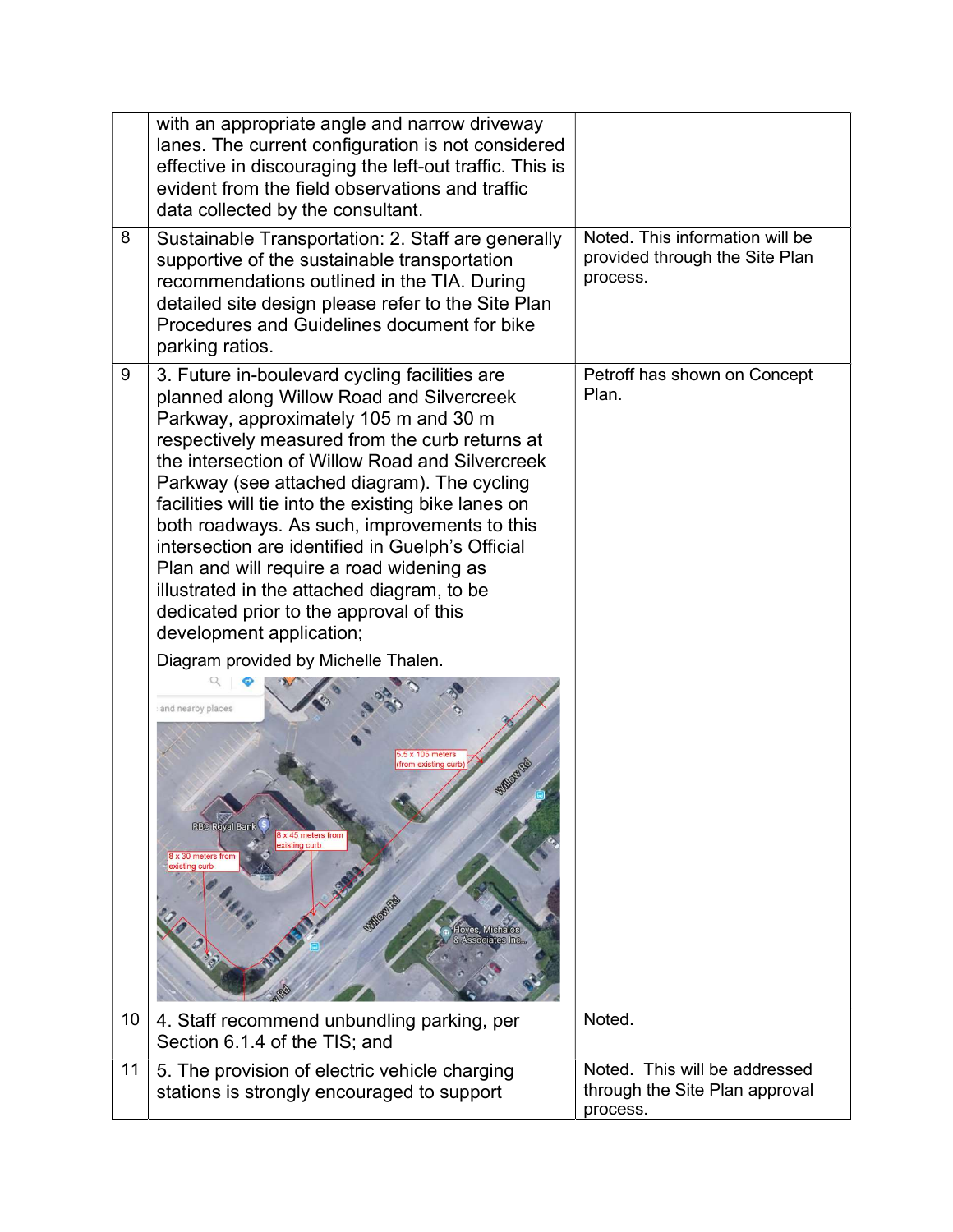|    | residents and visitors who own Electrical<br>Vehicles.                                                                                                                                                                                                                                                                                                                                                                                                                                                                                                                                                                                                                                                                                                                                                                                                                                                                                                                                                                                                                                                                                                                                                                                                                                                                                                                                                                                                                                                                                           |                                                                                                                                        |
|----|--------------------------------------------------------------------------------------------------------------------------------------------------------------------------------------------------------------------------------------------------------------------------------------------------------------------------------------------------------------------------------------------------------------------------------------------------------------------------------------------------------------------------------------------------------------------------------------------------------------------------------------------------------------------------------------------------------------------------------------------------------------------------------------------------------------------------------------------------------------------------------------------------------------------------------------------------------------------------------------------------------------------------------------------------------------------------------------------------------------------------------------------------------------------------------------------------------------------------------------------------------------------------------------------------------------------------------------------------------------------------------------------------------------------------------------------------------------------------------------------------------------------------------------------------|----------------------------------------------------------------------------------------------------------------------------------------|
| 12 | Municipal Services: Servicing Capacity: The<br>provided information for the proposed<br>development was assessed in the City of<br>Guelph's water model. Based on the model<br>results, the water system was able to provide<br>adequate pressures for servicing the site. The<br>pressures were within the preferred operating<br>range specified in the 2009 Master Plan and<br>available fire flows raged from 235-298 L/s,<br>exceeding the calculated FUS requirement of 100<br>L/s.                                                                                                                                                                                                                                                                                                                                                                                                                                                                                                                                                                                                                                                                                                                                                                                                                                                                                                                                                                                                                                                        | Noted.                                                                                                                                 |
| 13 | The City's wastewater collection system's ability<br>to accommodate flow from the planned<br>redevelopment of the Willow West Mall was also<br>analyzed within the City's wastewater model. The<br>model results suggest the local sewer on Willow<br>Rd currently flows at 1% (dry weather flows -<br>DWF) to 3% (wet weather flows - WWF) of its full<br>capacity. The sewer is projected to flow at 47%<br>(DWF) to 48% (WWF) of its full capacity post-<br>development as proposed. Looking downstream<br>along Margaret Greene Park, the receiving trunk<br>sewer is projected to flow at 12% (DWF) to 29%<br>(WWF) of its full capacity post-development,<br>which is an increase from the 10% (DWF) and<br>27% (WWF) which it flows at currently under<br>existing conditions. Looking along Westwood Rd<br>crossing the Hanlon Expressway, the model<br>shows that this sewer (Diam. 300ø) becomes<br>surcharged under WWF post-development<br>conditions. This pipe is very flat and is receiving<br>flows from both northern and southern<br>Silvercreek Parkways sewers. As such, the<br>proposed flows of 16.2 L/s will need to be<br>reduced by decreasing the amount of proposed<br>units in the building(s). The design team will need<br>to examine the proposal to determine an<br>appropriate reduction in units to reduce the flows<br>and discuss and justify this reduction in the FSR.<br>Please note that flow control sewers are<br>discouraged and will not be considered as an<br>alternative to a reduction in units. | Stantec in coordination with the<br>City confirmed that downstream<br>capacity is available based on<br>more recent study information. |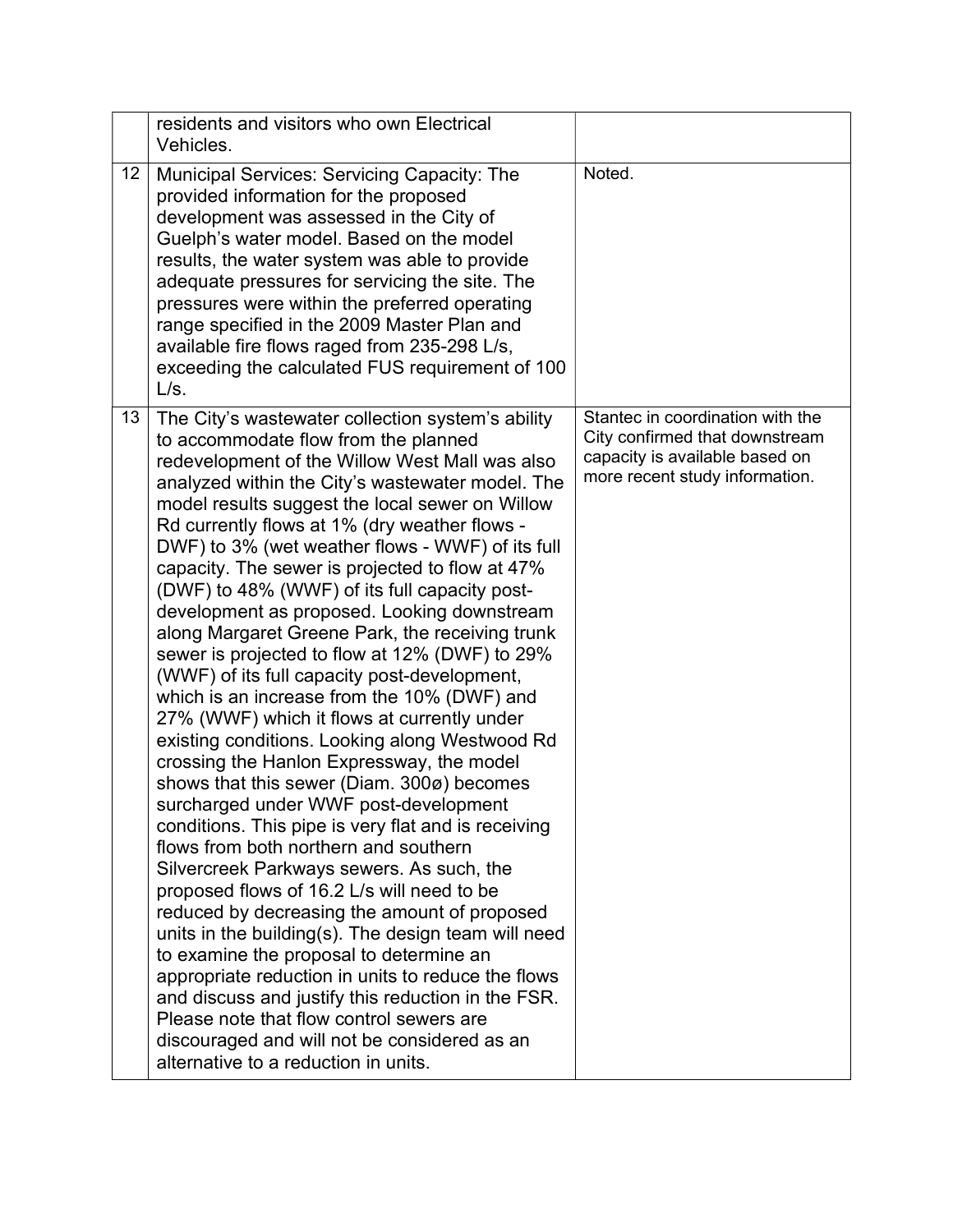| 14 | <b>Stormwater Management:</b>                                                                                                                                                                                                                                                                                                                                                                                                                                                                                                                                                                                                                                      | The proposed building and                                                                                                                                                                                                                                                                                                              |
|----|--------------------------------------------------------------------------------------------------------------------------------------------------------------------------------------------------------------------------------------------------------------------------------------------------------------------------------------------------------------------------------------------------------------------------------------------------------------------------------------------------------------------------------------------------------------------------------------------------------------------------------------------------------------------|----------------------------------------------------------------------------------------------------------------------------------------------------------------------------------------------------------------------------------------------------------------------------------------------------------------------------------------|
|    | 1. Has infiltration of the roofwater been<br>considered? The geotechnical report had<br>recommended removal of some of the underlying<br>materials due to structural support requirement<br>for the foundation. Can this idea not be expanded<br>to include importation of suitable fill materials for<br>infiltration as well? Low impact development was<br>included in the criteria as a possible strategy to<br>alleviate the existing storm sewer surcharging<br>experienced locally during the 5yr event.                                                                                                                                                    | underground parking limits and<br>the required setbacks don't<br>provide the opportunity to provide<br>infiltration.                                                                                                                                                                                                                   |
| 15 | 2. The quality control devices proposed in the<br>FSR will need to be re-evaluated for TSS<br>removal. If the parking lot discharge is being<br>pretreated with the CB Shield as proposed, then<br>the final OGS unit (currently the Stormceptor unit)<br>should still be sized for the 80% TSS removal. A<br>combination of lower TSS removal devices does<br>not "add up" to meet the MECP enhanced level<br>water quality. A pretreatment device should be<br>part of the treatment train but without<br>pretreatment, the OGS unit will only be<br>considered as operating at 50% efficiency as per<br>the City of Guelph's Development Engineering<br>Manual. | Please refer to the revised<br>stormwater management design<br>within the submission documents.                                                                                                                                                                                                                                        |
| 16 | <b>Geotechnical Report:</b><br>3. The preliminary groundwater findings in the<br>report suggest deep groundwater however this<br>assessment should be evaluated using the<br>recorded seasonal high groundwater levels yet to<br>be provided. Please update the geotechnical<br>report with the spring freshet elevations.                                                                                                                                                                                                                                                                                                                                         | Stantec is undertaking the<br>Hydrogeology Study to verify the<br>groundwater details. This study<br>measured water levels this spring<br>and the findings will be provided<br>once analysed. The ultimate<br>report will be provide once two<br>Spring freshets are completed<br>and the require analysis and<br>reporting completed. |
| 17 | <b>Source Water Protection: Source Water</b><br>Protection staff have no comments at this time<br>but will require a Salt Management Plan to be<br>included with the formal Site Plan submission.                                                                                                                                                                                                                                                                                                                                                                                                                                                                  | Noted. A Salt Management Plan<br>will be included with the Site Plan<br>submission.                                                                                                                                                                                                                                                    |
| 18 | Environmental Engineering: Please resubmit a<br>Phase 1 ESA in accordance with O.Reg. 153/04<br>as amended. The provided Phase 1 ESA Update<br>was written for property transaction purposes<br>rather than O.Reg. 153/04 or RSC requirements.<br>For further information please refer a document<br>found on the City's website entitled "City of                                                                                                                                                                                                                                                                                                                 | The guideline states that either<br>option is acceptable.                                                                                                                                                                                                                                                                              |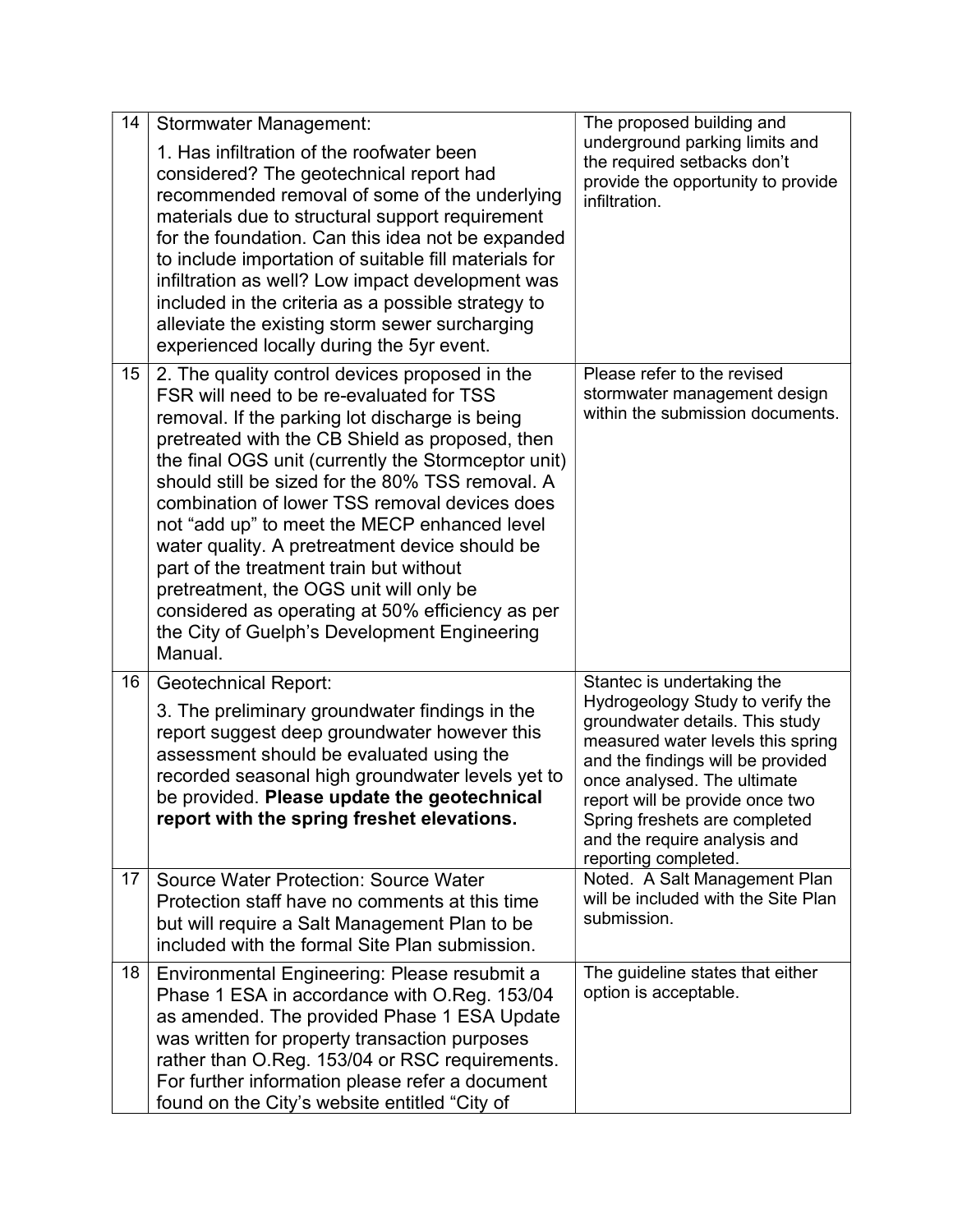|    | <b>Guelph Guidelines for Development of</b><br><b>Contaminated or Potentially Contaminated Sites</b><br>2016"                                                                                                                                                                                                                                                                                                                                                                                                                                                                                                                                                                                                                                                                                                                                                                                                                                                                                                                                                                                                                                                                                                                                                                                                    |                               |
|----|------------------------------------------------------------------------------------------------------------------------------------------------------------------------------------------------------------------------------------------------------------------------------------------------------------------------------------------------------------------------------------------------------------------------------------------------------------------------------------------------------------------------------------------------------------------------------------------------------------------------------------------------------------------------------------------------------------------------------------------------------------------------------------------------------------------------------------------------------------------------------------------------------------------------------------------------------------------------------------------------------------------------------------------------------------------------------------------------------------------------------------------------------------------------------------------------------------------------------------------------------------------------------------------------------------------|-------------------------------|
| 19 | Noise Feasibility Study: The provided noise study<br>has been reviewed and as attached to this email<br>is a copy of the study with detailed comments<br>found within the document. The comments can<br>be summarized as follows:                                                                                                                                                                                                                                                                                                                                                                                                                                                                                                                                                                                                                                                                                                                                                                                                                                                                                                                                                                                                                                                                                | See the Noise Study provided. |
|    | Class 4 is not intended as a form of mitigation.<br>No other justification is presented in this report<br>for considering the property as a Class 4. The<br>original intent of Class 4 was to adapt to land use<br>conflicts between out-going industrial land uses<br>and new sensitive land uses; despite the wording<br>provided (and/or lack of clarity) in NPC-300, the<br>use of Class 4 with regards to commercial land<br>uses are outside of the original intended use.<br>Consider the other elements and requirements<br>under Class 4, including the connection between<br>the proposed Class 4 noise sensitive land use<br>and the noise source's provincial approvals: does<br>the "Willow West Mall" facility have existing ECA<br>approvals? This was not outlined in the report<br>and is not likely given the type of use. Once the<br>Class 4 is applied, it remains in effect while the<br>stationary source is present. How will that be<br>defined in this case, as the stationary noise is<br>from multiple leasehold uses? We consider this<br>case to be outside the normal application of<br>Class 4, though in general, we are not opposed<br>to the consideration of this site as a Class 4, but<br>additional dialogue and/or justification within the<br>report will be necessary. |                               |
| 20 | Staff Recommendations: At this time, staff will be<br>unable to support the application as submitted<br>and recommend that the applicant review the<br>comments with their consultants and revise the                                                                                                                                                                                                                                                                                                                                                                                                                                                                                                                                                                                                                                                                                                                                                                                                                                                                                                                                                                                                                                                                                                            | Noted.                        |
|    | design and supporting documents for a<br>subsequent resubmission. Engineering staff<br>would be available to meet should there be any<br>question relating to the above feedback.                                                                                                                                                                                                                                                                                                                                                                                                                                                                                                                                                                                                                                                                                                                                                                                                                                                                                                                                                                                                                                                                                                                                |                               |
|    | David de Groot, Senior Urban Designer 519-822-1260 ext. 2358<br>David.deGroot@guelph.ca February 4, 2022                                                                                                                                                                                                                                                                                                                                                                                                                                                                                                                                                                                                                                                                                                                                                                                                                                                                                                                                                                                                                                                                                                                                                                                                         |                               |
| 21 | Urban Design staff understand that the applicant<br>will be revising their application, which will                                                                                                                                                                                                                                                                                                                                                                                                                                                                                                                                                                                                                                                                                                                                                                                                                                                                                                                                                                                                                                                                                                                                                                                                               |                               |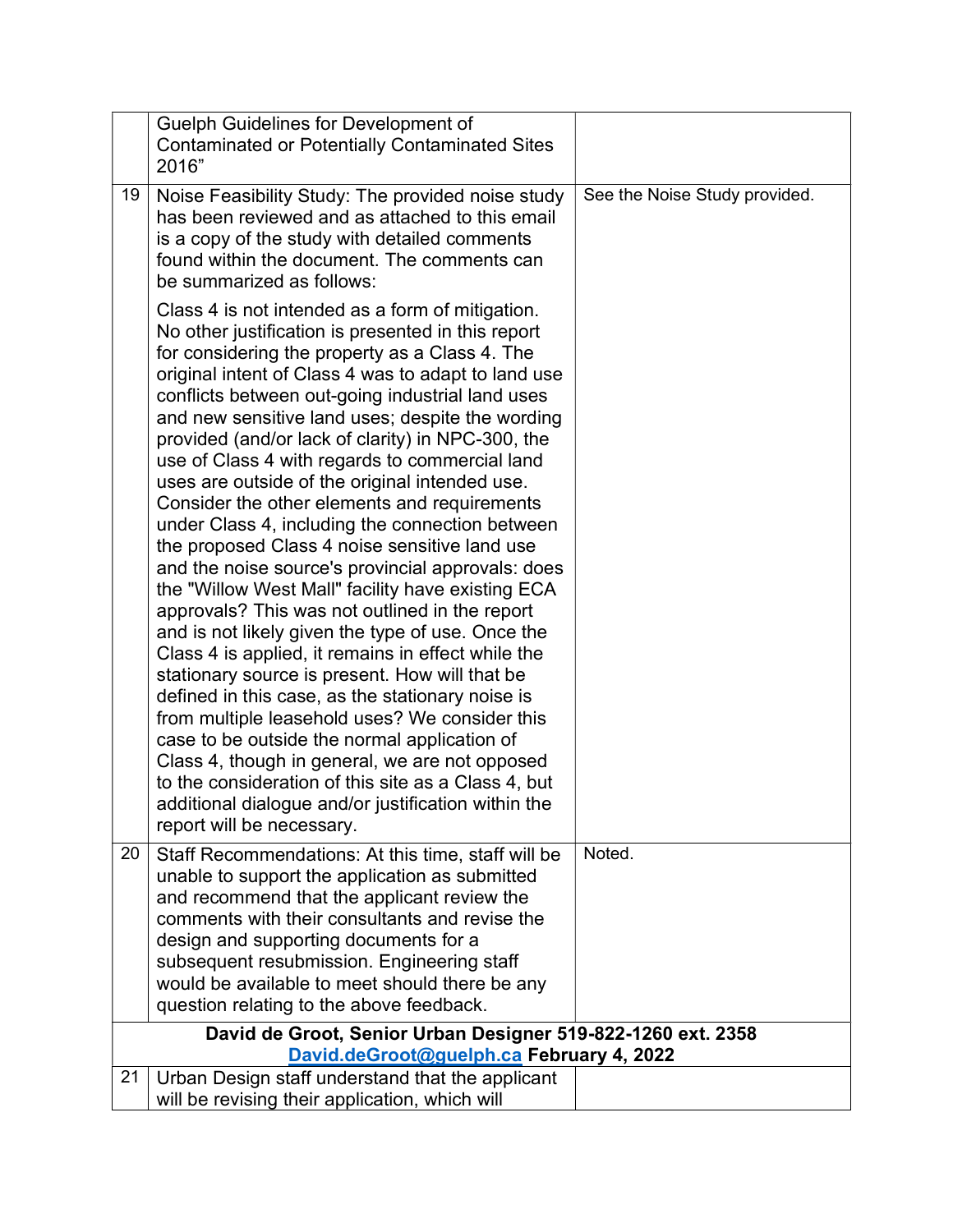| include changing the location of buildings. In<br>preparing this revised application, please<br>address/respond to the following in all supporting<br>drawings (Conceptual Site Plan, Master Plan,<br>etc.) and studies (i.e. Urban Design Brief): |                                                                                                                                                                                                                                                                                                                                                                                                                                                                                                                                                                                                                                                                                                                                                                                                                                                                                          |
|----------------------------------------------------------------------------------------------------------------------------------------------------------------------------------------------------------------------------------------------------|------------------------------------------------------------------------------------------------------------------------------------------------------------------------------------------------------------------------------------------------------------------------------------------------------------------------------------------------------------------------------------------------------------------------------------------------------------------------------------------------------------------------------------------------------------------------------------------------------------------------------------------------------------------------------------------------------------------------------------------------------------------------------------------------------------------------------------------------------------------------------------------|
| <b>Urban Design Brief Comments</b><br>• Section 3: Urban design directions should<br>outline the key design moves (i.e. beyond lease<br>lines). What is driving the urban design approach<br>to redevelopment of this property?                    | The "no build" areas within<br>current leases are development<br>constraints of the site, not urban<br>design directions. Please refer to<br>the Urban Design Brief.                                                                                                                                                                                                                                                                                                                                                                                                                                                                                                                                                                                                                                                                                                                     |
|                                                                                                                                                                                                                                                    | "6.3"<br>Urban Design Goals and<br>Objectives for the Site                                                                                                                                                                                                                                                                                                                                                                                                                                                                                                                                                                                                                                                                                                                                                                                                                               |
|                                                                                                                                                                                                                                                    | The urban design goals and<br>objectives for the site include;                                                                                                                                                                                                                                                                                                                                                                                                                                                                                                                                                                                                                                                                                                                                                                                                                           |
|                                                                                                                                                                                                                                                    | Creating an enhanced<br>design and placement of<br>main floor commercial and<br>common areas engaging<br>the public street.<br>Creating a<br>pedestrian<br>streetscape<br>experience<br>with the opportunity to<br>provide opportunities for<br>casual observation<br><b>or</b><br>"eyes on the street".<br>Incorporating<br>design<br>features<br>to<br>screen<br>common amenity areas<br>from<br>noise<br>road<br>and<br>parking areas.<br>Reducing<br>the<br>predominance<br>of<br>the<br>fields<br>existing<br>parking<br>along the public realm.<br>Providing private amenity<br>areas that respond to the<br>site context and the unit<br>types proposed.<br>Ensure that both indoor<br>outdoor Common<br>and<br>Amenity<br>Areas<br>are<br>provided and that they are<br>accessible to each other.<br>Provide<br>walkway<br>connections<br>throughout<br>the site to connect with |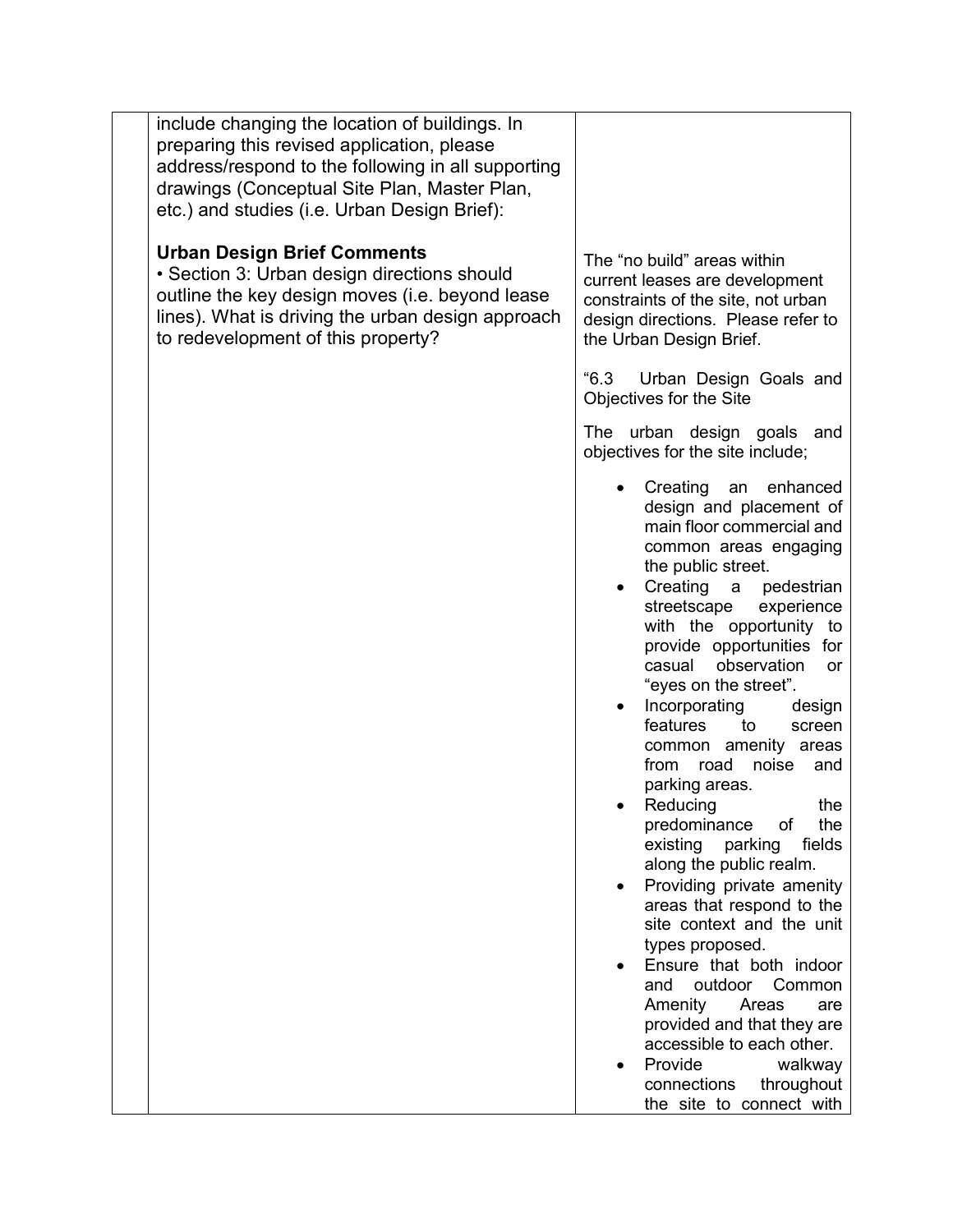| 22 | • Section 6.2.2: In regards to the City's Urban                                                                                                                                                                                                                                                                                                                                                                                           | municipal sidewalks and<br>transit stops.<br>Locate<br>the<br>proposed<br>buildings<br>to<br>ensure<br>a<br>sensitive transition to the<br>adjacent<br>low<br>density<br>areas."<br>The "Urban Design Manual |
|----|-------------------------------------------------------------------------------------------------------------------------------------------------------------------------------------------------------------------------------------------------------------------------------------------------------------------------------------------------------------------------------------------------------------------------------------------|--------------------------------------------------------------------------------------------------------------------------------------------------------------------------------------------------------------|
|    | Design Action Plan, please address the<br>Intensification Corridor Directions and ensure you<br>are referencing the updated document (see page<br>15): https://guelph.ca/wpcontent/uploads/Urban-<br>Design-Manual-volume-2.pdf                                                                                                                                                                                                           | Volume 2 Urban Design Action<br>Plan City of Guelph November<br>2017" is included in the Urban<br>Design Brief.                                                                                              |
| 23 | • Section 6.5.3: Please provide summary of the<br>compliance with the City sun/shadow criteria:<br>https://guelph.ca/wp-content/uploads/Guelph-<br>SunShadow-Study-Terms-of-Reference-19-05-<br>27.pdf                                                                                                                                                                                                                                    | Petroff has provided the<br>compliance analysis.                                                                                                                                                             |
| 24 | • Please include a phasing plan/master plan -<br>How does this project fit into the site's evolution<br>over the longer term (see section 9.5 of the<br><b>Council approved Commercial Built Form</b><br>Standards)? How did considerations around open<br>space, common amenity, context, circulation,<br>shadows, wind, grading, massing etc. inform this<br>design? Please directly address section 9.5 and<br>provide a Phasing Plan. | The proposed 2 phase master<br>plan is provided with this<br>submission.<br>Please see the Urban Design<br>Brief.                                                                                            |
| 25 | • Please address building length concerns<br>especially as the buildings are over 75m in<br>length. The Commercial Built Form Standards<br>include a maximum building length of 75m where<br>buildings are within 15m of a right-of-way.                                                                                                                                                                                                  | Please see the Urban Design<br>Brief.                                                                                                                                                                        |
| 26 | <b>Preliminary Comments on Revised Concept</b><br>• Please look at options that comply with the<br>angular planes, common amenity area, and 6m<br>setbacks from Silvercreek and Willow.                                                                                                                                                                                                                                                   | The revised proposal is in<br>compliance with the 6 m setbacks<br>from Silvercreek and Willow. The<br>proposal is also in compliance<br>with the required angular plane.                                     |
| 27 | • Please address concerns regarding building<br>length (outlined above).                                                                                                                                                                                                                                                                                                                                                                  | Please see the Urban Design<br>Brief.                                                                                                                                                                        |
| 28 | • Grading will be important in order to ensure the<br>building entrances face and interface with the<br>adjacent public streets.                                                                                                                                                                                                                                                                                                          | The site is relatively flat where the<br>new building entrance is<br>proposed.                                                                                                                               |
| 29 | • Has the daylight triangle implications been<br>considered in the placement of the buildings?                                                                                                                                                                                                                                                                                                                                            | Please see the revised concept<br>plan.                                                                                                                                                                      |
| 30 | • The at-grade units are supported. Front patios<br>for ground-floor residential units, where<br>appropriate, should be raised to provide for                                                                                                                                                                                                                                                                                             | Petroff has added details of these<br>private amenity areas for ground-<br>floor residential units.                                                                                                          |